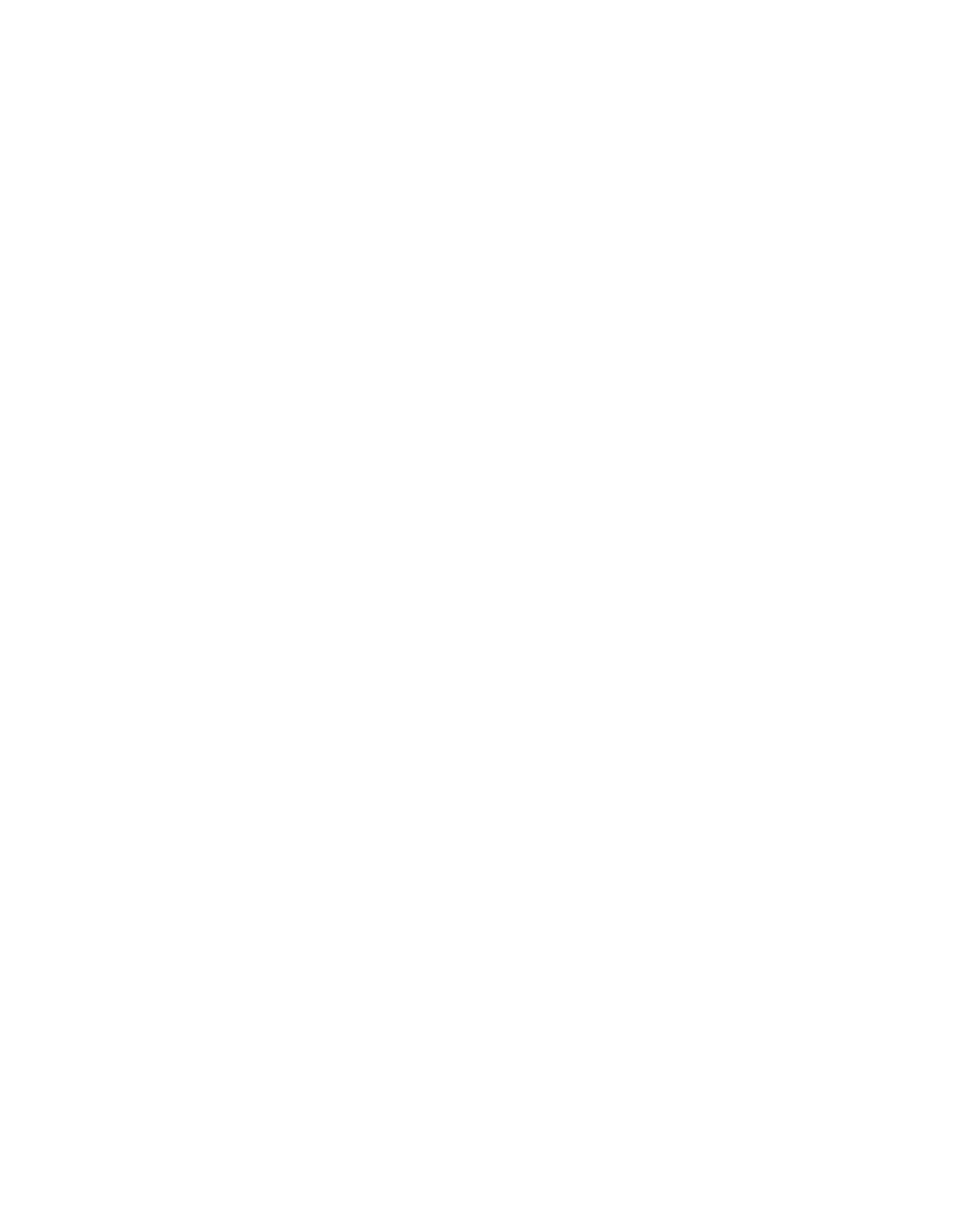## Errata

Errata for [Everitt and Hothorn \(2011\)](#page-4-0).

## 1.1 List of Typos

- Table 4.1: distance SEA ATL is 2181, not 218 (corrected in data set)
- page 139:

$$
y = C\Psi_x f + Cu
$$

$$
y = C A_x f + Cu
$$

and

$$
\text{Var}(\mathbf{y}) = \mathbf{C}\boldsymbol{\Sigma}\mathbf{C} = \mathbf{C}\boldsymbol{\Lambda}_x\mathbf{C} + \mathbf{C}\boldsymbol{\varPsi}_x\mathbf{C}.
$$

needs to read

needs to read

$$
\mathsf{Var}(\mathbf{y}) = \mathbf{C}\mathbf{\Sigma}\mathbf{C} = \mathbf{C}\mathbf{\Lambda}_x\mathbf{\Lambda}_x^\top\mathbf{C} + \mathbf{C}\mathbf{\Psi}_x\mathbf{C}.
$$

(spotted by Kwok P Chun)

• page 68:

$$
\mathbf{R} = \left(\begin{array}{cc} 1.0 & r \\ r & 0.1 \end{array}\right)
$$

needs to read

$$
\mathbf{R} = \left(\begin{array}{cc} 1.0 & r \\ r & 1.0 \end{array}\right)
$$

(spotted by Andreas Artemiou)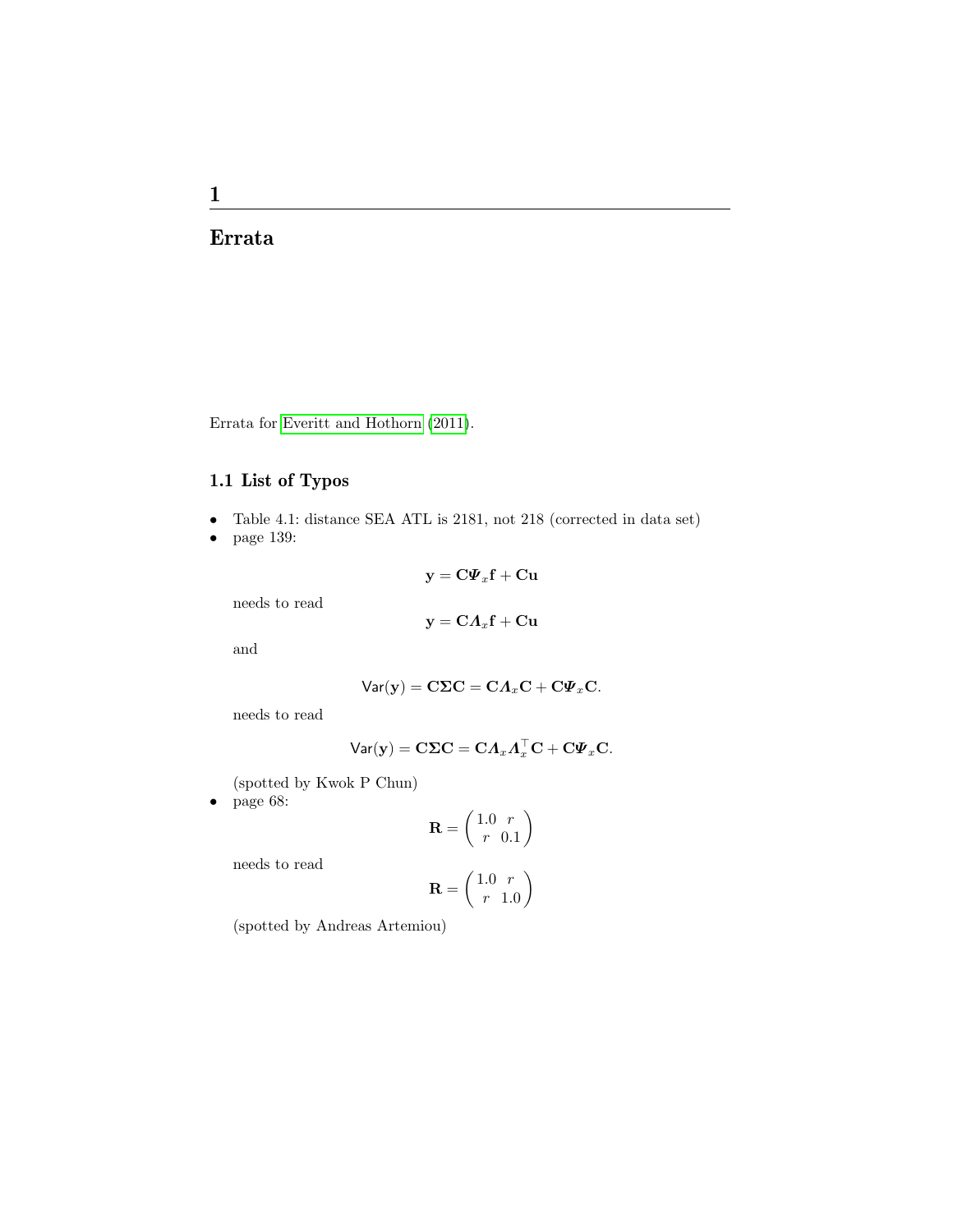- $4\qquad\quad$  1 Errata
- page 137

$$
\boldsymbol{\Lambda} = \begin{pmatrix} \lambda_{11} & \cdots & \lambda_{1k} \\ \vdots & & \vdots \\ \lambda_{q1} & \cdots & \lambda_{qk} \end{pmatrix}, \quad \mathbf{f} = \begin{pmatrix} f_1 \\ \vdots \\ f_q \end{pmatrix}, \quad \mathbf{u} = \begin{pmatrix} u_1 \\ \vdots \\ u_q \end{pmatrix}
$$

needs to read

$$
\boldsymbol{\Lambda} = \begin{pmatrix} \lambda_{11} & \cdots & \lambda_{1k} \\ \vdots & & \vdots \\ \lambda_{q1} & \cdots & \lambda_{qk} \end{pmatrix}, \ \ \mathbf{f} = \begin{pmatrix} f_1 \\ \vdots \\ f_k \end{pmatrix}, \ \ \mathbf{u} = \begin{pmatrix} u_1 \\ \vdots \\ u_q \end{pmatrix}
$$

(spotted by Andreas Artemiou)

• page  $175$  $\frac{1}{n_i}$  reads correct  $\frac{1}{n_i}$  (spotted by Philip Fowler)